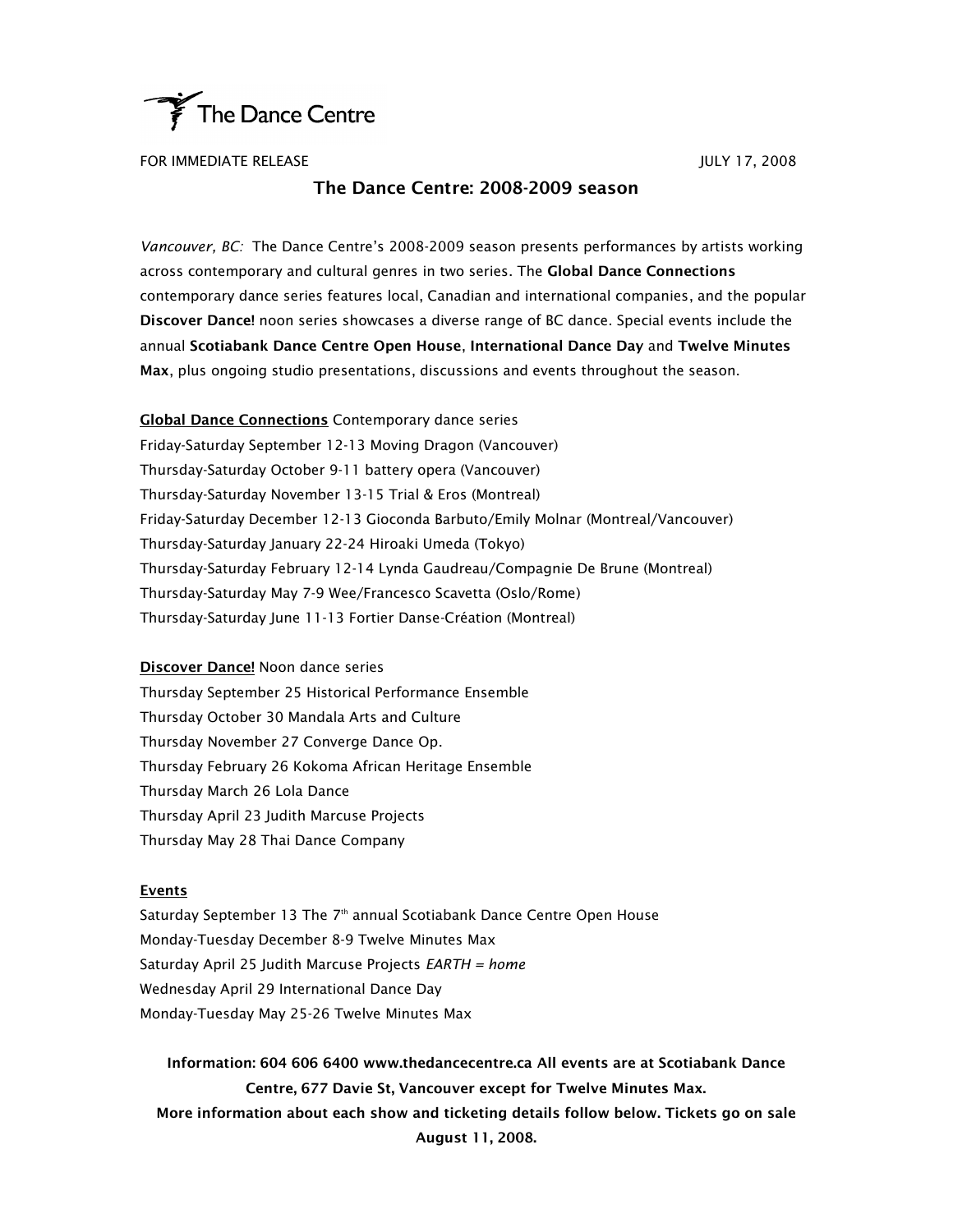# Global Dance Connections

A series showcasing contemporary dance from BC, Canada and around the world:

# Moving Dragon (Vancouver): *LuminUs*

# Friday-Saturday September 12–13, 8pm World premiere

Renowned as a superbly versatile performer with companies such as Ballet British Columbia,

Chengxin Wei is also a distinctive new choreographic voice and recipient of the second Iris Garland Emerging Choreographer Award. His new work *LuminUs* is an exploration of the dynamic interplay between bodies and light: a visually arresting, finely crafted duet performed with Moving Dragon co-director Jessica Jone.

Presented through The Dance Centre's Iris Garland Emerging Choreographer Award.

# battery opera (Vancouver): *The Whole Beast*

# Thursday-Saturday October 9-11, 8pm North American premiere

*The Whole Beast* is a new solo work created and performed by Lee Su-Feh, in which the dancer is butcher, meat, cook and the cooked. With fine precision and startling intimacy, Lee carves the spaces inside and outside the body, uncovering recipes and stories along the way, offering up a view of a life shaped and affected by food, love and loss. *The Whole Beast* had its World Premiere in March 2008 at the Festival Les Antipodes, Brest, France.

Presented by battery opera in association with The Dance Centre's Artist-in-Residence program.

# Trial & Eros (Montreal): *Elegant Heathens*

# Thursday-Saturday November 13-15, 8pm Vancouver premiere

Five eccentric characters - a family of hedonists in the final stages of their glory - indulge their witty theatricality in Deborah Dunn's sumptuous quintet. With music by Vivaldi, Purcell, Chopin, Schubert and Handel, elaborate costumes and vibrant ensemble dancing, *Elegant Heathens* is a feast for the senses – spiced with Dunn's trademark sharp intelligence and caustic social commentary.

# Gioconda Barbuto/Emily Molnar (Montreal/Vancouver): *LifeLines*

# Friday-Saturday December 12-13, 8pm Western Canadian premiere

Two of Canada's most outstanding dancers, Gioconda Barbuto (Les Grands Ballets Canadiens, Nederlands Dans Theater III) and Emily Molnar (Frankfurt Ballet, Ballet British Columbia) join forces for a duet created in collaboration with video artist and photographer Michael Slobodian. *LifeLines* is an intimate conversation about life, consequence and the passage of time, filled with exquisite dancing and memorable images. Presented in partnership with Gioconda Barbuto and through The Dance Centre's Artist-in-Residence program.

# Hiroaki Umeda (Tokyo): *while going to a condition/Accumulated Layout*

# Thursday-Saturday January 22-24, 8pm Western Canadian premiere

In just a few years Hiroaki Umeda has become one of Japan's most exciting artists. His body movements borrow from both hip hop and butoh, and unfold in response to a crescendo of pulsating sound and light to conjure a futuristic, fiercely poetic landscape. Presented with the PuSh International Performing Arts Festival.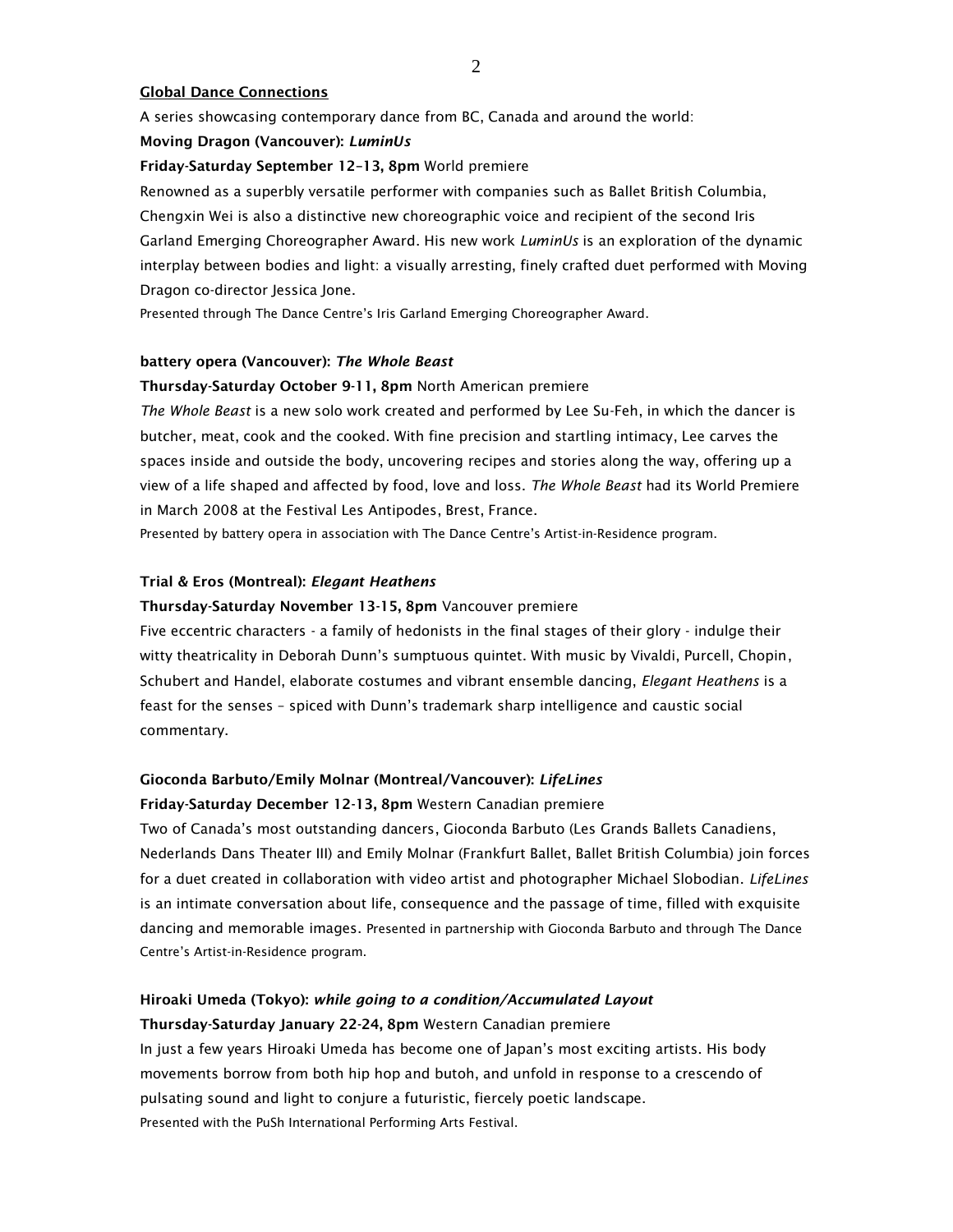#### 3

### Lynda Gaudreau/Compagnie De Brune (Montreal): *0101*

# Thursday-Saturday February 12-14, 8pm Canadian premiere

Two dancers perform three versions of the same material, executing simple movements punctuated by the beat of a drummer on stage: celebrated choreographer Lynda Gaudreau continues her rigorous examination of the body, in a work of dry minimalist wit which challenges ideas of what dance can be. This examination of details and time is quiet and playful, and full of absurd glimpses.

## Wee/Francesco Scavetta (Oslo/Rome): *Live\**

#### Thursday-Saturday May 7-9, 8pm Canadian premiere

Italian-born, Norwegian-based choreographer/dancer Francesco Scavetta has delighted audiences around Europe with his adventurous integration of performance and technology, and offbeat humour. Commissioned by the Venice Biennale, *live\** is a collaboration with composer Luigi Ceccarelli. It forces audiences to question what they see and hear as Scavetta's rubber-limbed everyman grapples with live and remixed video and music, in a teasing dissection of reality and illusion.

### Fortier Danse-Création (Montreal): *Cabane*

## Thursday-Saturday June 11-13, 8pm Vancouver premiere

Canadian dance icon Paul-André Fortier's new duet is created and performed with the extraordinary artist and musician Rober Racine in and around a small cabin. The elegant Fortier and mischievous Racine generate a series of surreal encounters in a provocative, amusing work which is part installation, part site specific work, and breaks the conventions of dance performance.

Global Dance Connections Tickets \$26/\$18 students, seniors from Tickets Tonight 604 684 2787 (service charges apply) and online at www.ticketstonight.ca. Subscription packages available from 604 606 6420.

#### Discover Dance!

The popular noon series offers informative and inspiring shows by BC-based dance companies which combine performance, question-and-answer sessions with the artists, and sometimes even audience participation.

#### Historical Performance Ensemble Thursday September 25, 12 noon

The Historical Performance Ensemble brings to life dances from centuries past, with authentically recreated social and theatrical dances performed in beautiful costumes, and accompanied by live music played on period instruments.

## Mandala Arts and Culture Thursday October 30, 12 noon

Mandala Arts and Culture artistic director Jai Govinda hosts a performance showcasing three contrasting styles of classical East Indian dance: Bharata Natyam, Kathak and Odissi.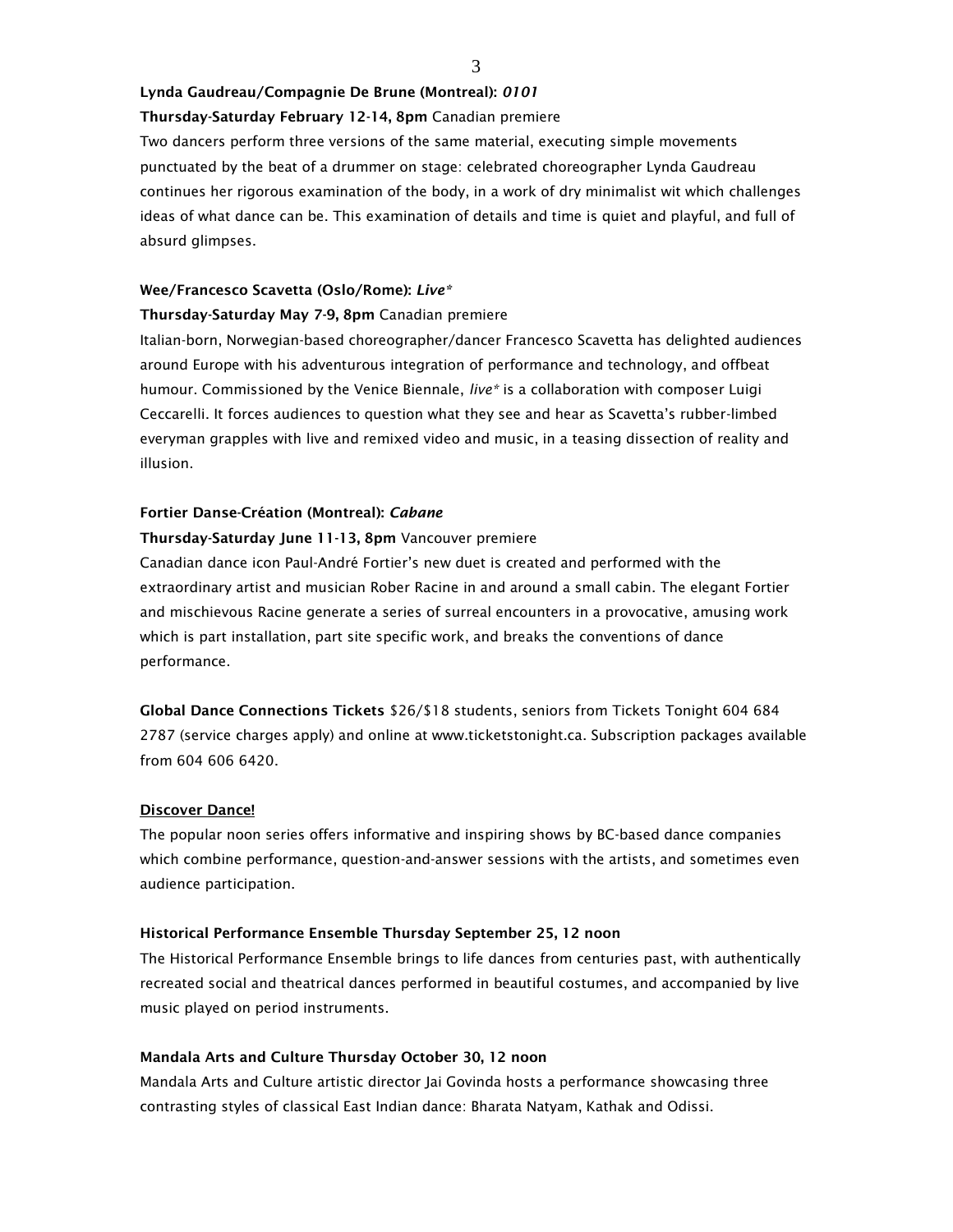4

# Converge Dance Op. Thursday November 27, 12 noon

Vancouver's newest all-female troupe, Converge Dance Op mixes a vigorous blend of urban dance styles – jazz, hip hop, house, popping, locking, b-girling and more - with contemporary movement. Presented as part of World Aids Day events.

### Kokoma African Heritage Ensemble Thursday February 26, 12 noon

The high-energy dances and powerful drum rhythms of West Africa burst on to the stage in this exhilarating performance by one of Canada's most highly regarded African dance and music ensembles.

# Lola Dance Thursday March 26, 12 noon

Perhaps Lola MacLaughlin's most stunning creation to date, *Provincial Essays* is a virtuosic quintet, full of delicious humour and ravishing visuals, inspired by observations of the natural world.

## Judith Marcuse Projects Thursday April 23, 12 noon

Combining dance, music, text and video to express the thoughts of young people about the state of the planet, Judith Marcuse's hit show *EARTH = home* delivers a universal message with energy and passion. Presented in celebration of Earth Day.

## Thai Dance Company Thursday May 28, 12 noon

This spectacular performance explores Thailand's culture and traditions. The elegant choreography features an array of elaborate and colourful costumes that vary from region to region. Presented as part of Asian Heritage Month.

Discover Dance! Tickets \$10/\$7 students, seniors and children from Tickets Tonight 604 684 2787 (service charges apply) and online at www.ticketstonight.ca. Subscription packages available from 604 606 6420.

#### Events

# The 7th Annual Scotiabank Dance Centre Open House Saturday September 13, 12-5pm

A day of free open classes, workshops, studio showings and special events celebrating the opening of Canada's flagship dance facility. Full schedule to be announced in August. Presented with the support of Scotiabank.

#### Judith Marcuse Projects: *EARTH = home* Saturday April 25 at 2pm

A special all-ages matinee. See Discover Dance! for show information. Tickets \$15/\$10 students, seniors and children from Tickets Tonight by phone at 604 684 2787 (\$2.50 per ticket surcharge applies) or online at www.ticketstonight.ca. Presented in celebration of Earth Day.

## International Dance Day Wednesday April 29

A series of events celebrating the art of dance for International Dance Day, which was instituted by UNESCO in 1982. Full program to be announced in spring 2009.